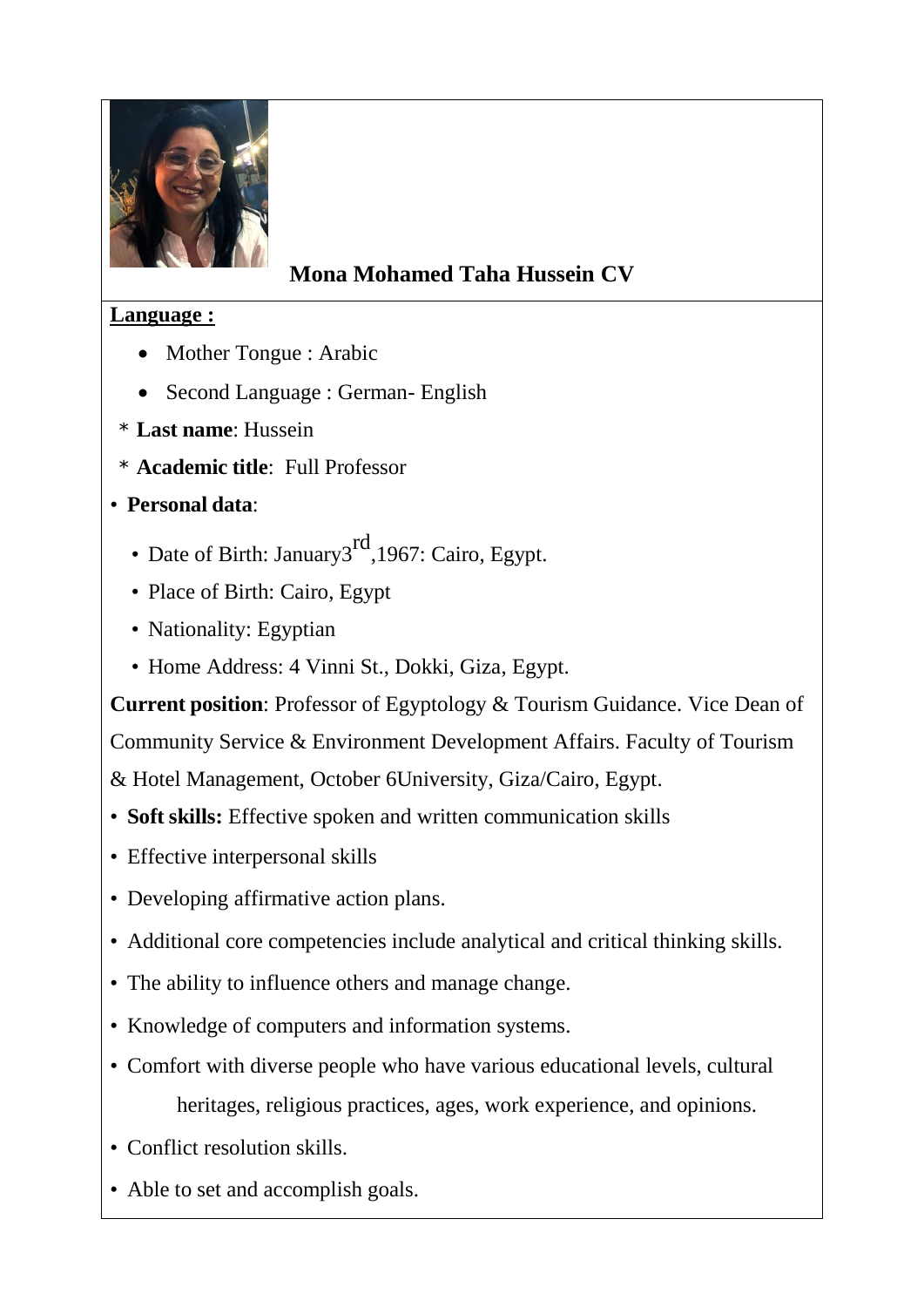- Ability to lead or be a member of both large and small teams.
- Demonstrate a high level of integrity, confidentiality, and fairness.
- Ability to communicate and interact effectively with worldwide nationalities.
- Ability to pursue research work.
- Ability to fully contribute to archaeological fields based on extensive field knowledge and research projects. Well organized, friendly, helpful, patient and pleasant.
- Ability to work under pressure and produce information in an accurate and timely manner
- Ability to prioritize while handling a wide variety of tasks, including the ability to move forward on pressing issues
- Responsible and discreet.

### **Academic Resumes:**

At this phase of my career, I am aspiring to transfer my knowledge and research findings to students at all levels, while at the same time continue on with my post PhD research and publications. Lecturing and making presentations has always been one of my strengths. Moreover, I aim for a challenging assignment to focus on my abilities, to work towards achievement of goals and also strengthen my skills and learning.

# **1.Education**

- **2018: Full Professor**, at October 6 University. Degree granted from the Supreme Council of Universities *Oral & Written discussion of several published articles*
- **2013: Associate Professor**, at October 6University. Degree granted from the Supreme Council of Universities *Oral & Written discussion of several published articles*
- **2008: PhD.**, Helwan University, Faculty of Tourism & Hotel Management. **Dissertation: "Untersuchungen zu den Frauenstatuen der Spätzeit (26. Dynastie bis die 30. Dynastie, Künstlerische Sprachliche Untersuchung)"**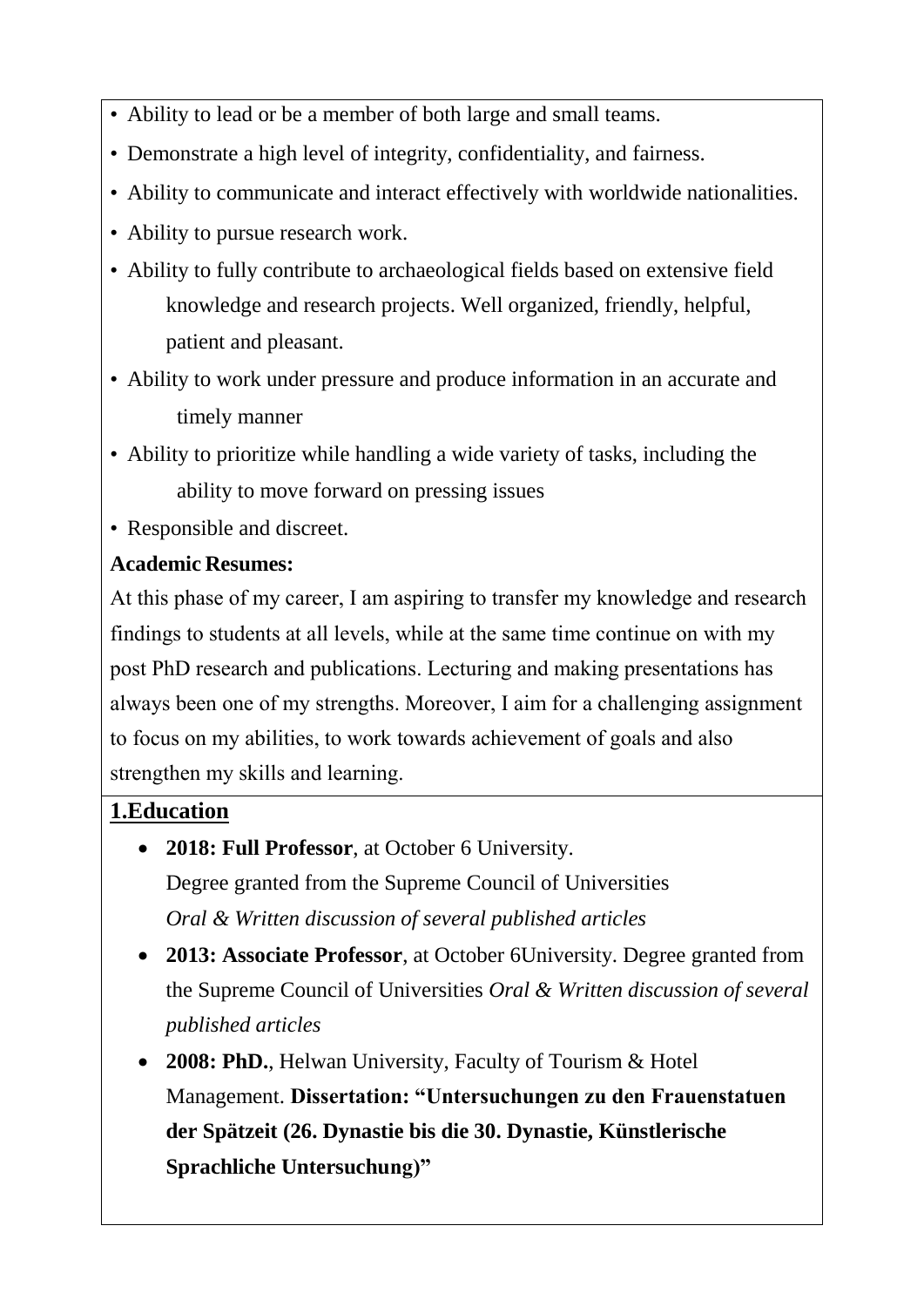- **2001: M.A.**, Helwan University, Faculty of Tourism & Hotel Management. **Dissertation: Gestaltungsvariationen der Königs-und Privatstatuen im Alten Reich"**
- **1989: B.A. of Tourism Guidance**, Helwan University, Faculty of Tourism & Hotel Management.
- **1985:** Thanawya Amma/High school degree from the German School in Cairo (Deutsche Evangelische Oberschule in Kairo/ 1973-1985.
- **2. Academic Positions**
	- **2018 – Present:** Professor of Egyptology & Tourism Guidance. Faculty of Tourism & Hotel Management, October 6University, Giza/Cairo, Egypt.
	- **2013 – 2018:** Associate Professor of Egyptology & Tourism Guidance. Faculty of Tourism & Hotel Management, October 6University, Giza/Cairo, Egypt.
	- **2008- 2013:** Assistant Professor of Egyptology & Tourism Guidance. Faculty of Tourism & Hotel Management, October 6University, Giza/Cairo, Egypt.
	- **2005-2008:** Assistant Lecturer of Egyptology & Tourism Guidance. Faculty of Tourism & Hotel Management, October 6 University, Giza/Cairo, Egypt.
	- **2021- present:** Vice Dean of Community Service & Environment Development Affairs. Faculty of Tourism & Hotel Management, October 6 University, Giza/Cairo, Egypt.
- **3. Professional Positions**
	- **2019-2021:** Head of the Tourism Guidance Department at the Faculty of Tourism & Hotel Management, October 6 University, Giza/Cairo, Egypt.
	- **2018-2019:** Vice Dean of Community Service & Environment Development Affairs. Faculty of Tourism & Hotel Management, October 6 University, Giza/Cairo, Egypt.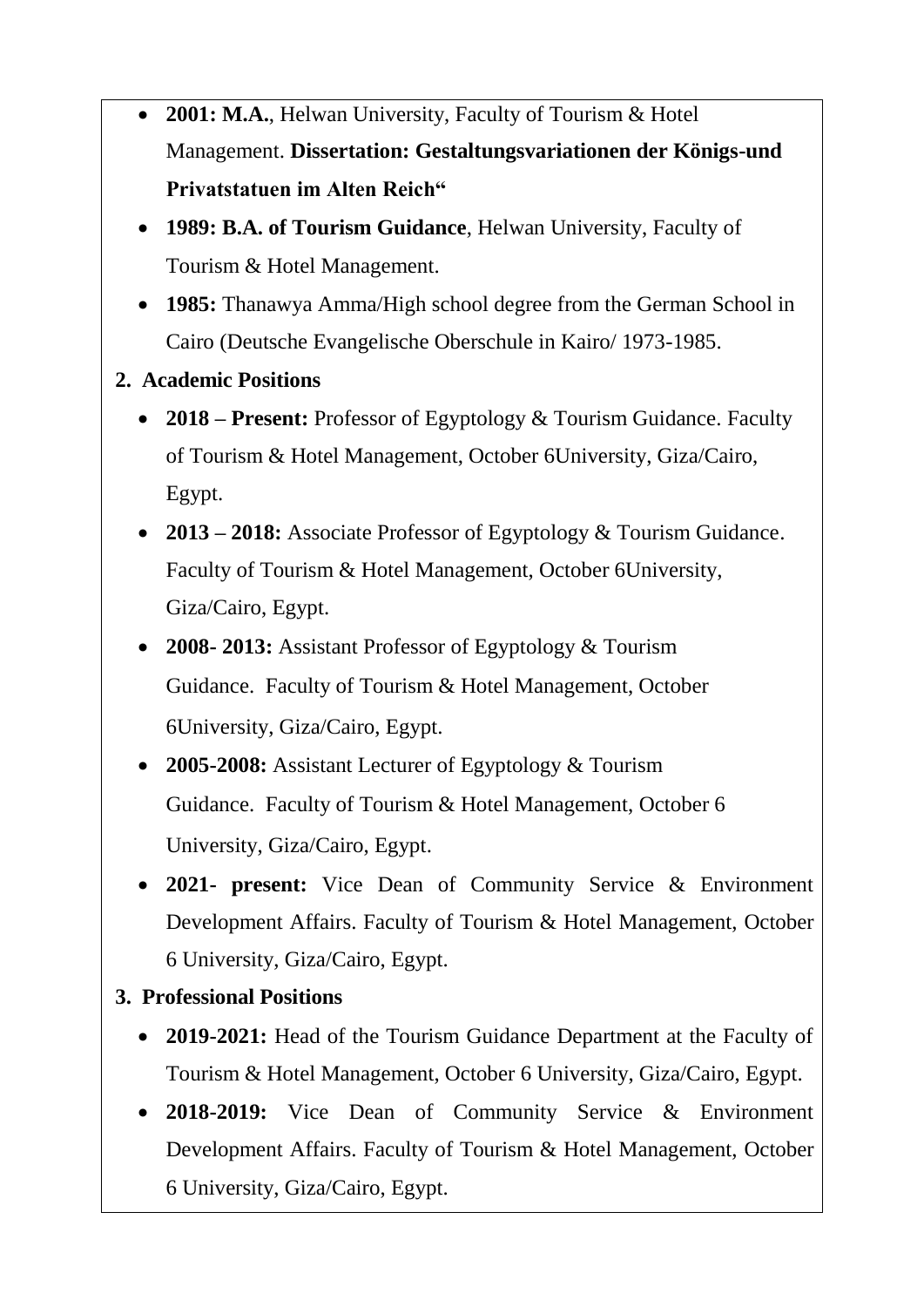- **2013-2018:** Head of the Tourism Guidance Department at the Faculty of Tourism & Hotel Management, October 6 University, Giza/Cairo, Egypt.
- **1989-2005:** Tour Manager/Guide and Lecturer for German & English speaking tour groups at Imholz Reisen- Zürich, Helios Reisen- München, A&C Egypt, Emeco Travel, Eagle Travel, and Oft Reisen. (Egypt branch)

#### **4. Research**

#### **-Publications**

- "Unpublished Roman Public Bath in Al-Khamsein in Al-Faiyum", (2009) *Faculty of Tourism & Hotels Journal, Fayoum University.*
- "Ancient Egyptian Influence in Greek Architecture", (2011), *VIIth International Conference Book on "Tourism in the 21st Century, A social economic approach",* October 6 University, Faculty of Tourism & Hotel Management, Egypt.
- "A Middle Kingdom Private Stela Cairo Museum, JE 21999- CG 20323", (2011), *The XIVth Conference Book of the General Union of Arab Archaeologists,* The XIIIth Scientific on Studies on the Arab World monuments, Cairo.
- "A Note on two Seated Lions in the Egyptian Museum Cairo," (2011), The *International Symposium Book on "From Cultural Heritage to Beach/ Island Tourism: An Alternative Management Approach for Sustainability"*, October 6th University, Faculty of Tourism & Hotel Management, Egypt in Cooperation with Suratthani Rajabhat University (Thailand).
- "Notes on the Sistrum in Ancient Egypt ",(2011), *The International Symposium Book on "From Cultural Heritage to Beach/ Island Tourism: An Alternative Management Approach for Sustainability"*, October 6 University, Faculty of Tourism & Hotel Management, Egypt in Cooperation with Suratthani Rajabhat University (Thailand).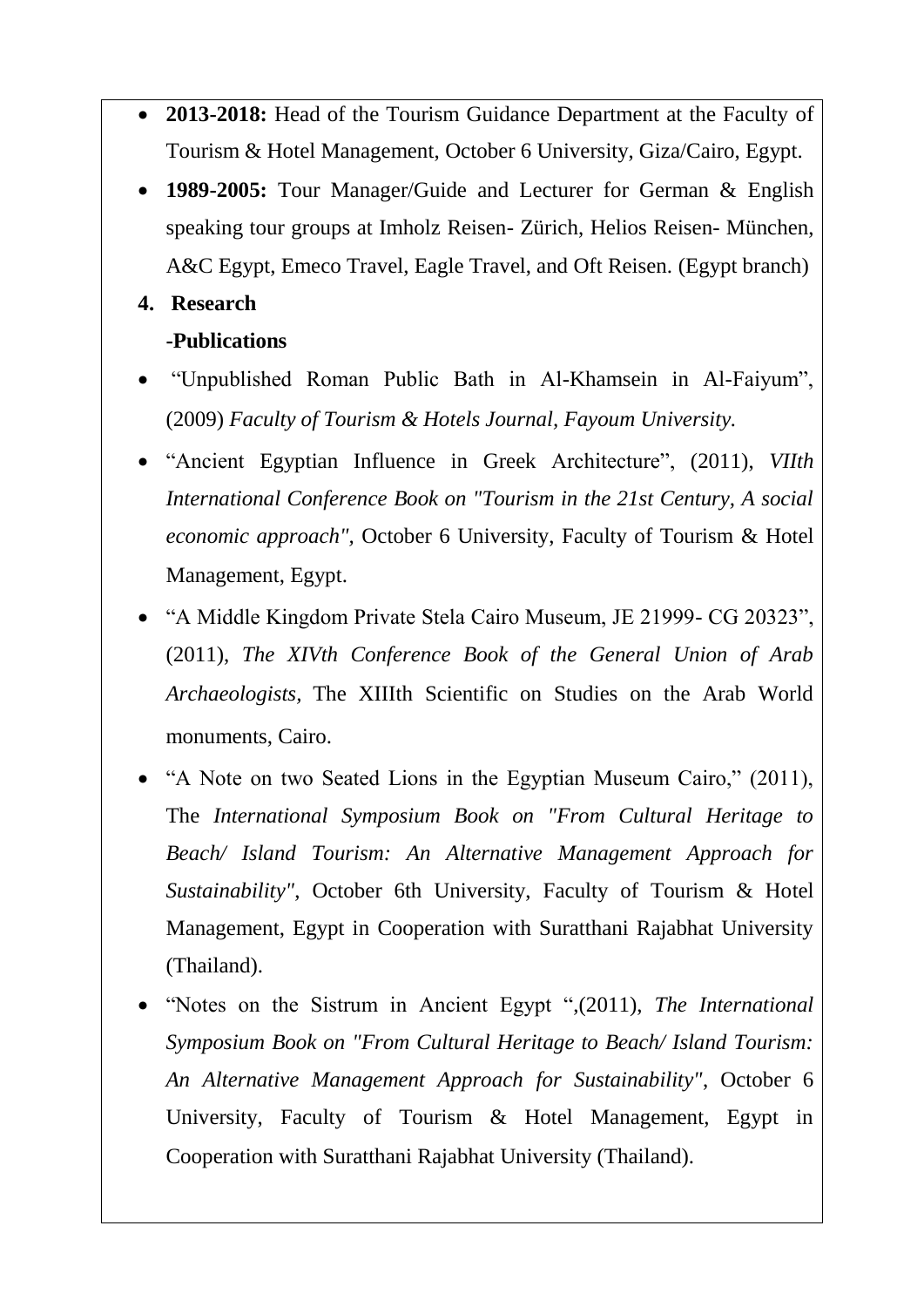- "Notes on a Pair of Scissors in the Egyptian Museum", Cairo, JE 69308, (2012), 16-ICIT&8-C&C, *Patient Safety in Heathcare*, (Sweden).
- "Drei Göttinnen-Statuen aus Tell Basta im Ägyptischen Museum", Kairo, (2014), *The XVIIth Conference Book of the General Union of Arab Archaeologists* (Cairo)
- "The Potentials for Cultural HeritageTourism Development in the Red Sea– Case Study: Halayib and Shalateen in Egypt", (2014), *The CMRU International Journal.*
- "Ancient Egyptian Footwear in the Agriculture Museum", Giza, (2016), *The Journal of Association of Arab Universities for Tourism and Hospitality.*
- "Statuenfragment des Gottes Ptah in der Ägyptischen Museum", Kairo (2016), The *XIXth Conference Book of the General Union of Arab Archaeologists Studies on the Arab World antiquities*, (Cairo).
- "Cosmetics Basket JE91309 H5-1567 from Saqqara, in The Egyptian Museum, Cairo ", (2017*) The International Journal of the Papyrus institute Ain Shams University.*
- "Pottery from Kom el Khamsin Public Bath in Kom Oshim Museum", (2018) *The XXth Conference Book of the General Union of Arab Archaeologists Studies on the Arab World Antiquities.*
- *"The Cermaic Collection of Mohamed Taha Hussein in the Modern Art Museum in Cairo", (2020), The XXIInd Conference Book of the General Union of Arab Archaeologists Studies on the Arab World Antiquities.*
- *"The Sculptures of Laila Soliman in the Modern Art Museum in Cairo", (2020) (to be published, 2021), The XXIIInd Conference Book of the General Union of Arab Archaeologists Studies on the Arab World Antiquities.*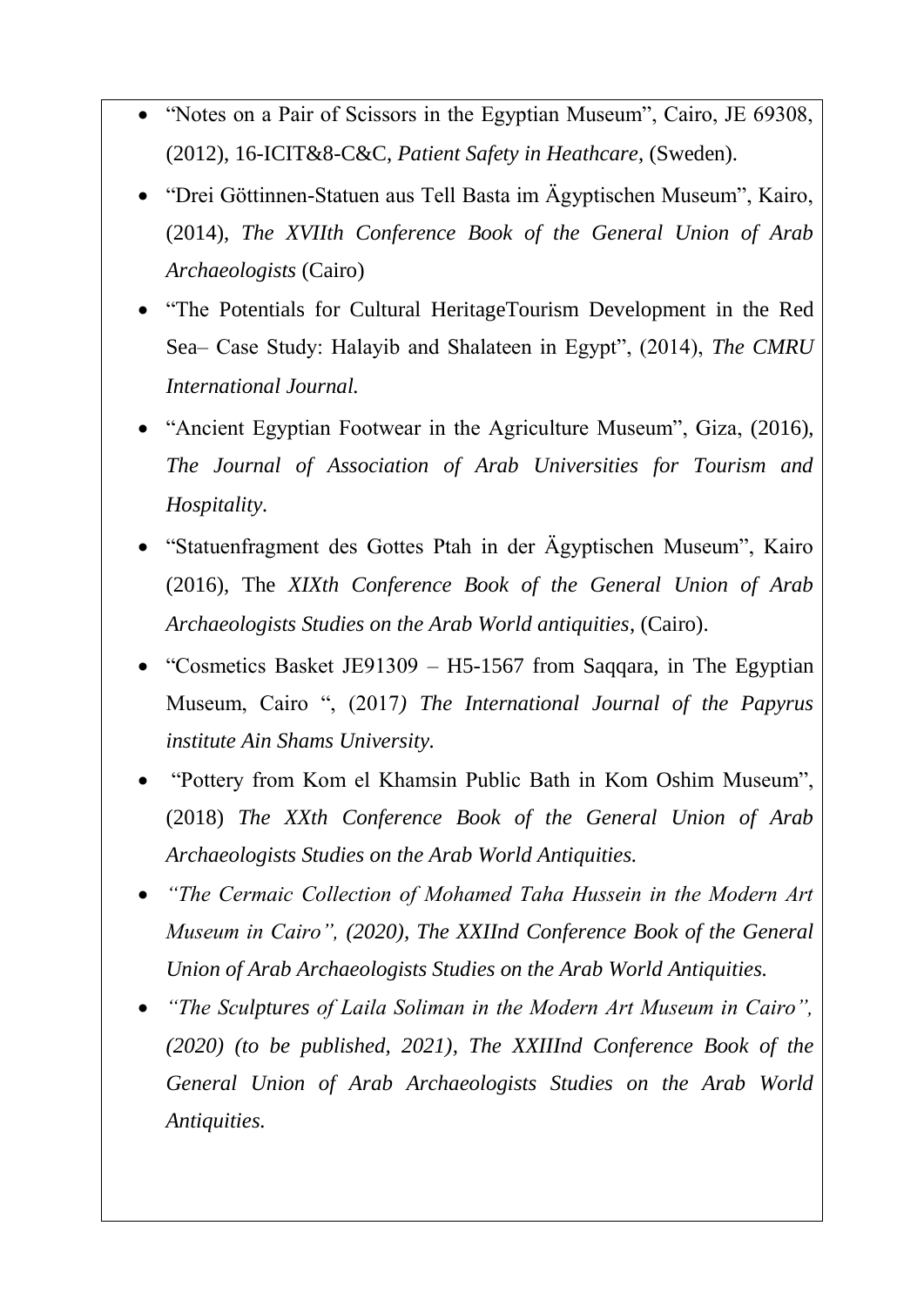#### **Academic Presentations**

- Unpublished Roman Public Bath in Al-Khamsein in Al-Faiyum". "Ancient Egyptian Influence in Greek Architecture".
- "A Middle Kingdom Private Stela Cairo Museum, JE 21999- CG 20323".
- "A Note on two Seated Lions in the Egyptian Museum Cairo".
- "Notes on the Sistrum in Ancient Egypt".
- "Notes on a Pair of Scissors in the Egyptian Museum", Cairo, JE 69308".
- "Drei Göttinnen-Statuen aus Tell Basta im Ägyptischen Museum, Kairo".
- "The Potentials for Cultural Heritage Tourism Development in the Red Sea– Case Study: Halayib and Shalateen in Egypt".
- "Ancient Egyptian Footwear in the Agriculture Museum", Giza.
- "Statuenfragment des Gottes Ptah in der Ägyptischen Museum, Kairo"
- "Cosmetics Basket JE91309 H5-1567 from Sagqara, in The Egyptian Museum, Cairo".
- "Pottery from Kom el Khamsin Public Bath in Kom Oshim Museum",
- *"The Cermaic Collection of Mohamed Taha Hussein in the Modern Art Museum in Cairo".*
- *"The Sculptures of Laila Soliman in the Modern Art Museum in Cairo".*

### **Professional Projects and Expert opinions**

- Administration and organization teaching duties at the faculty of Tourism and Hotels, O6U, since 2005 till present.
- Expertise in the Museum artifacts.
- **5. Academic Service**
	- Peer review/judge of articles' publications. VIIth Journal of the Mansoura University, article entitled "The central role of White Linen in Ancient Egyptian Women's dresses & Fashion"
	- Write letters of recommendation for students and graduates seeking jobs or postgraduate studies.